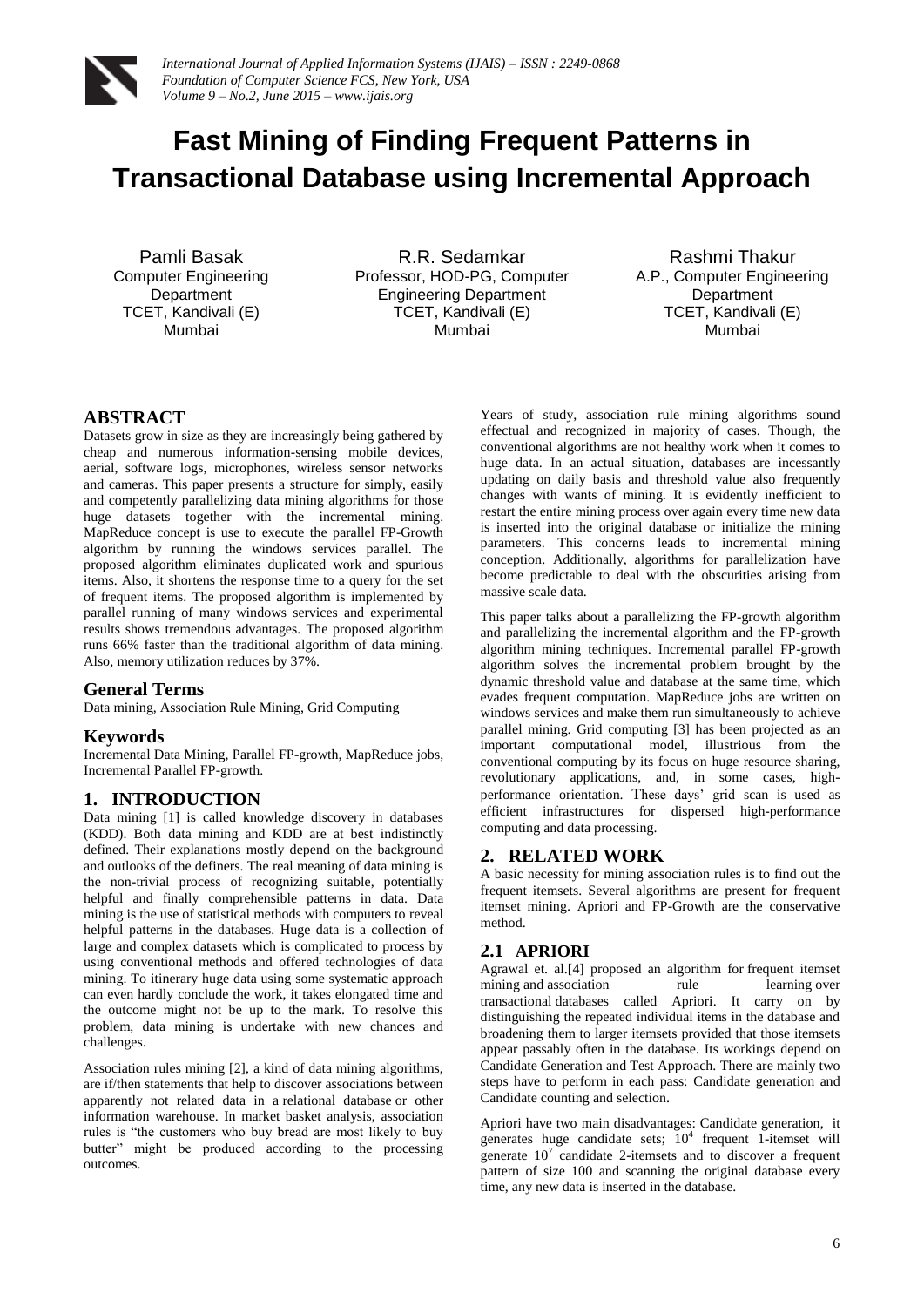

*International Journal of Applied Information Systems (IJAIS) – ISSN : 2249-0868 Foundation of Computer Science FCS, New York, USA Volume 9 – No.2, June 2015 – www.ijais.org*

## **2.2 FP-GROWTH**

FP-growth [5] is specified to conquer the problem of Apriori, candidate generation. FP-growth is a program to discover frequent itemsets with the FP-growth algorithm, which writes to the transaction database as a prefix-tree that enhances with links that arrange the nodes into lists which points to the identical item. The search is carried out by analyzing the prefix-tree, running recursively on the outcome, and edging the original tree. The implementation also supports sifting for closed and maximal item sets with restricted itemset storage; even though the approach worn in the program fluctuates in whenever it used top-down prefix trees instead FP-trees. FP-growth reduce a large database into a reduce itemsets, Frequent-Pattern tree (FPtree) arrangement with highly compact, but full for frequent pattern mining and evade expensive database scans. It develops a competent, FP-tree-based frequent pattern mining method with a divide-and-conquer tactic which crumbles mining tasks into smaller ones and shuns candidate generation.

The weakness of this algorithm consists in the Tid\_branch being too lengthy and extended, taking huge memory space as well as working out time for intersecting the long sets. Also, the algorithm scans the original database every time; any new data is inserted in the database.

#### **2.3 Parallelization in Data Mining**

Zhang et. al. proposed parallel FP-growth algorithm [6] on distributed machines. PFP panels computation in such a way that each machine performs an independent group of mining tasks. . FP-tree building procedures and processing in this algorithm are to some extent similar to conservative FP-Growth, which run on a single computer node. This separation eradicates computational dependence between machines, and hence communication between them. Pradeepa et. at. presented Parallelized Apriori algorithm [7] to estimate an accurate and proficient organization technique, greatly spirited and scalable compared with other conservative and associative organization methods Drawback of these algorithms are that it does not support incremental mining.

Osmar et. al. discuss an algorithm MLFPT [8]for parallel mining of frequent patterns, based on FP-growth mining, that uses two full I/O scans of the database, eradicating the need for generating the candidate items, and distributing the work equally among processors to achieve near most favorable load balancing.

Figure 1 illustrates Parallel FP-growth data mining algorithm, which uses two MapReduce phases. Following are the steps of the parallel FP-growth algorithm.

- Step 1: Partitioning: Mapper partition the whole database into number of small divisions, likely to equal to number of Reducers. Also maintain the counts of 1-itemset
- Step 2: Parallel Counting of 1-itemset: Each Reducers will count the items of their transaction list and combine the count from the Mapper.
- Step3: Parallel FP-growth: Now each Reducers will build its own FP-tree using FP-growth algorithm.
- Step 4: Aggregation: Finally the results from each Reducers are combined and frequent Itemsets are discover.



**Figure1: Flow diagram of Parallel Data mining algorithm**

#### **2.4 Incremental Data Mining Concept**

Databases are updating endlessly in practical situation, where exactly expected algorithms like Apriori, FP-growth perform incompetently. If the previous algorithms could be examine to incrementally mine the frequent itemset from the newly included item database, the drawing out process would become more proficient and cost associated with the mining process would be lessen. The process of updating database continuously is Incremental Data Mining.

Incremental mining trimmed down the cost of mining process by using again the former mined results. Correct memory consumption and speed of overall mining process are the two main factors to monitor performance of incremental data mining algorithms. Incremental data mining makes the drawing out process more competent as per as time and space requirement concern and the overall cost of the process would be diminish. Figure 2 demonstrates the overview of incremental data mining.

Cheung et al. described the  $FUP_2$  algorithm, which is a more common incremental method than  $FUP.FUP_2$  is efficient not only on budding of a database but also on cutting the data. The thought of Apriori algorithm is use and offered in FUP algorithm [9] to revise association rules with incremental transactions. Although it still needs to examine the original DB several times and as the original DB is always very large so it is wasteful. T.Garib et. al. presented FIM algorithm [10], to perk up the effectiveness of FUP algorithm, where only one scan for the whole original DB is needed and hence shrink the generation of candidates.



**Figure 2: Incremental Data mining overview**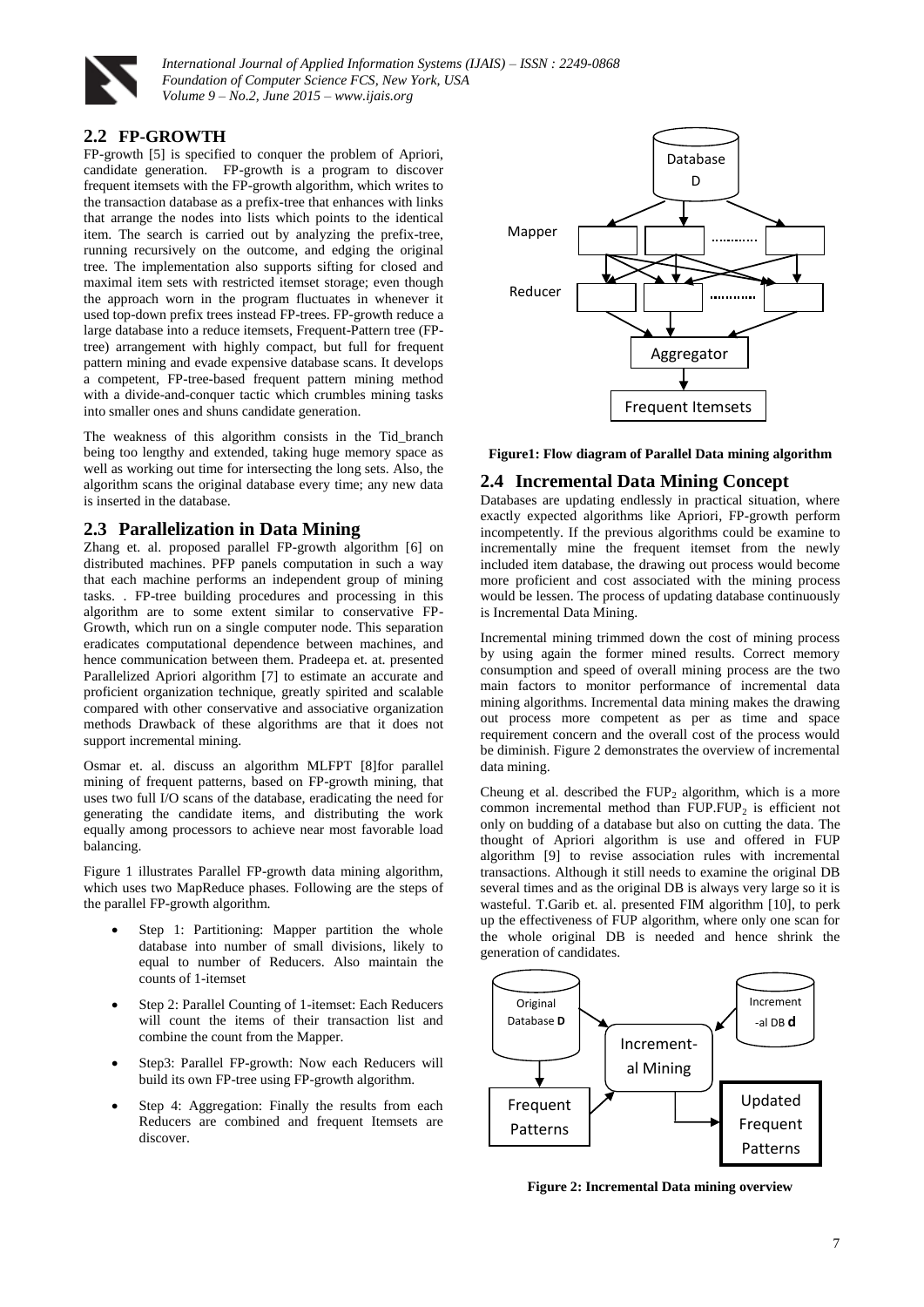

*International Journal of Applied Information Systems (IJAIS) – ISSN : 2249-0868 Foundation of Computer Science FCS, New York, USA Volume 9 – No.2, June 2015 – www.ijais.org*

In order to obtain enhanced competence of IUA, Chen et. al. projected a new enhanced algorithm AIUA [11]. He demonstrates novel function, which connects the matching frequent itemsets and evades the iteration to generate many ineffectual candidates. Yuchen et. al. describes FIM\_AIUA [12] algorithm, that continue the idea of both algorithms FIM and AIUA algorithm to revise association rules with incremental transactions and with threshold value changes simultaneously by combining them. Incremental Updating Algorithm also suffering from the problem of numerous scan of original database and it also requires many similar steps to generate several futile candidates. As a result it is incompetent and timeconsuming. This algorithm also enliven the efficacy and precise the pitfall of My\_IUA algorithm. Hong et. al. proposed fast updated FP-tree (FUFP-tree) structure [13], which helps to update the tree easily. It maintains the Header\_Table which helps to fasten the mining process whenever new data is inserted in the database.

# **3. INCREMENTAL PARALLEL FP-GROWTH**

Incremental Parallel data mining unites the features of both parallelism and incremental mining to improvise the competence. It is proved that association rule mining algorithms are well known and capable in wide-ranging cases after a long study. In tangible circumstances, database is updated periodically, continuously and minimum support frequently changes with wants of mining. Conversely, when large data comes into picture, associated algorithms are not full-grown and ineffective, also needs a further exploration. It is undoubtedly useless that the full mining process has to be revived from the beginning each and every time when new data is added into database or mining parameter is retune. Furthermore, to deal with the issues resulted from large-scale data, algorithm parallelization has become certain. Wei et. al. proposed parallelized incremental FP-Growth mining strategy [14] successfully explains the incremental issue brought by the dynamic threshold value and database simultaneously, which shuns repetitive computation. This mining strategy is based on MapReduce jobs.

Proposed algorithm is also combines the advantages of incremental mining and parallel mining. Parallel mining is done by making windows services run parallel and thereby, create a grid services. Grid computing has been projected as an important computational model, illustrious from the conventional computing by its focus on huge-scale resource sharing, pioneering applications, and, in some cases, highperformance direction. Jointly with the grid move towards engineering and commerce applications, a parallel dangle in the way of the implementation of data grids has been indexed.

Figure 3 illustrates the working flow of the incremental parallel FP-growth mining strategies, proposed algorithm.



**Figure 3: Flow diagram of Incremental Parallel Data mining algorithm**

This procedure uses three MapReduce phases. The steps of incremental parallel data mining are shown as follows.

- Step 1: Partitioning: Mapper partition the entire database D into number of small chunks, likely to equal to number of Reducers. Also maintain the counts of 1-itemset.
- Step 2: Parallel Counting of 1-itemset: Each Reducers will count the items of their transaction list and combine the count from the Mapper.
- Step 3: Parallel FP-growth: Now each Reducers will build its own FP-tree using FP-growth algorithm during the recursive progress, the frequent itemsets are pull out.
- Step 4: Aggregation: Finally the results from each Reducers are combined and frequent Itemsets are discover.
- Step 5: During this stage, incremental database d is added into database and the threshold value is set to s′.
- Step 6: In this stage, new added datasets d is taken into consideration. The datasets go through a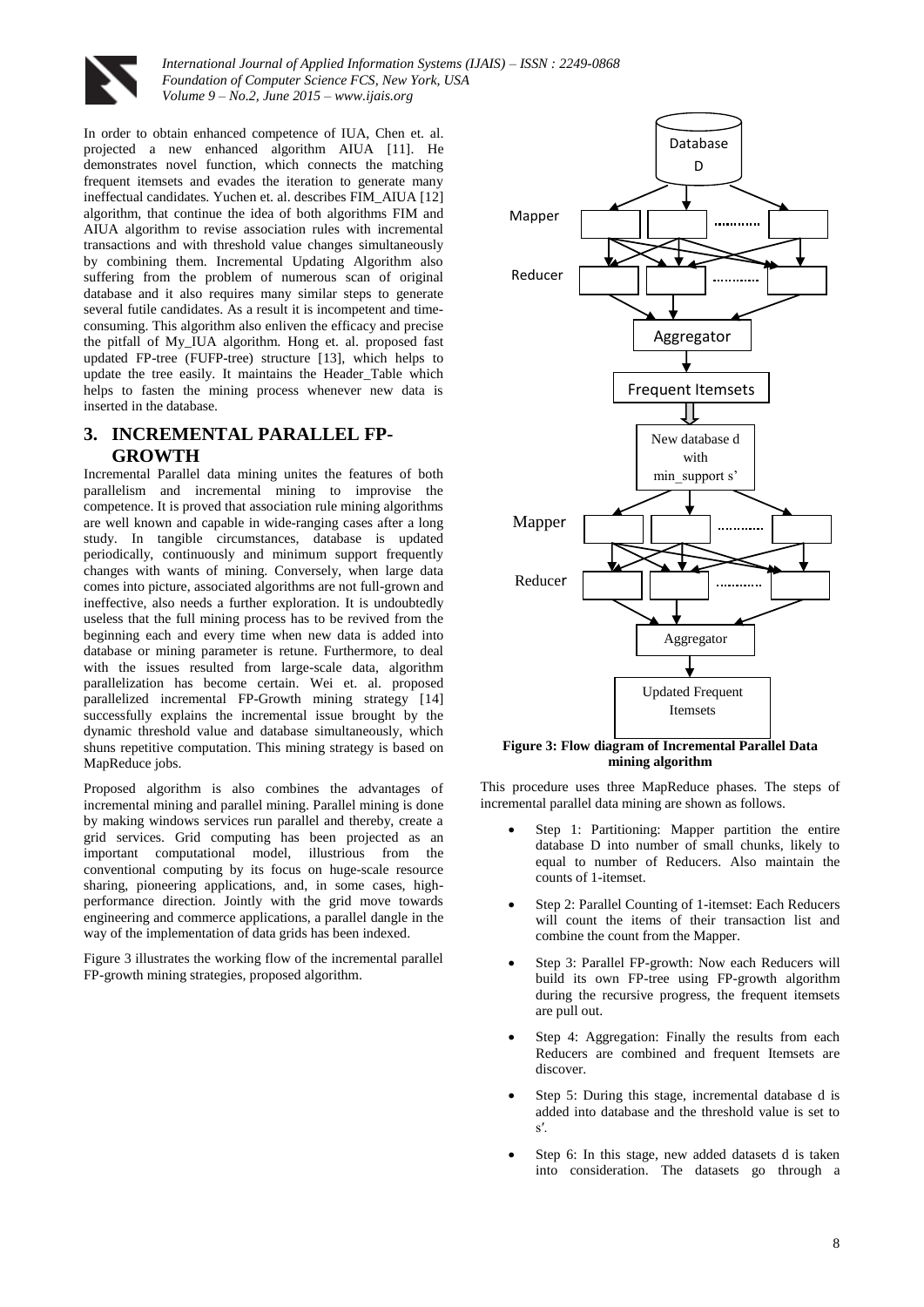

ntal Retail

*International Journal of Applied Information Systems (IJAIS) – ISSN : 2249-0868 Foundation of Computer Science FCS, New York, USA Volume 9 – No.2, June 2015 – www.ijais.org*

MapReduce pass like step 1, partitioning and parallel counting.

- Step 7: According to the new frequent list, database D and d are likely to be rescanned. Mapper allocates transactions related to new common items to resultant cluster; each Reducer updates their own local FP-tree using FP-growth algorithm; new frequent items are mined in updated FP-trees.
- Step 8: The last step is to merge all the frequent itemsets from stage 7 as the final result.

The final result will give the frequent itemsets of the respective dataset.

## **4. EXPERIMENTAL RESULTS**

In this section, proposed algorithm Incremental Parallel FPgrowth (IPFP), Parallel FP-growth (PFP) and one traditional association rule mining algorithm, FP-Growth were compared and examined through experiments. All the experiments were executed on 2.40 GHz Intel i5 processor with 4GB RAM. The program code is written in C# and executed on Dot Net framework.

Table 1 shows two datasets used for testing all mentioned algorithms of association rule mining.

| Tadie 1. Datasets for experiment |          |             |              |          |  |  |
|----------------------------------|----------|-------------|--------------|----------|--|--|
| Dataset                          | Size(MB) | Transaction | <b>Items</b> | Database |  |  |
| T10I10D1                         | 2.93     | 136,000     | 870          | 8000     |  |  |
| 36K                              |          |             |              |          |  |  |
| Departme                         | 5.95     | 272,000     | 999          | 16000    |  |  |

**Table 1. Datasets for experiment**

The new threshold value degrees are shown on x-axis and total time required to execute algorithm is shown on y-axis. Figure 4 and figure 6 illustrates Experiment performed on dataset 1 "T10I10D136K", Figure 5 and figure 7 illustrates Experiment performed on dataset 2 "Department Retail". Experiments are performed on three algorithms: FP-growth, Parallel FP-growth and Incremental Parallel FP-growth.

From the outcomes we can make out that IPFP-growth takes the smallest amount of time, comparing with other three algorithms. When data size is small, deviation is not obvious. On the other hand, as the amount of data increases, IPFP-Growth shows tremendous advantage in total running time over other three algorithms, particularly when minimum support is low. Moreover, as minimum support increases, the amount of time require to execute the algorithm is also lower down. Results show in the table 2. Values are in milliseconds.

**Table 2.Comparison of time (ms) requirement of three algorithms in various minimum\_support**

| Algori<br>thms | Data-<br>sets  | Minimum support |      |      |      |      |
|----------------|----------------|-----------------|------|------|------|------|
|                |                | 0.2             | 0.4  | 0.5  | 0.8  |      |
| Fp-<br>growth  |                | 6186            | 5175 | 3969 | 3430 | 3057 |
|                | $\overline{c}$ | 7066            | 6523 | 6376 | 5553 | 4900 |
| <b>PFP</b>     |                | 4171            | 2581 | 2461 | 1519 | 1378 |
|                | $\overline{c}$ | 5172            | 4434 | 3976 | 2673 | 2077 |
| <b>IPFP</b>    |                | 2367            | 1706 | 1550 | 212  | 107  |
|                | $\mathfrak{D}$ | 3618            | 2628 | 2455 | 1201 | 118  |



**Figure 4: Experiment on T10I10D136K**



**Figure 5: Experiment on Department Retail for execution time**

As per as memory utilization is concern proposed algorithm IPFP consumes significantly less as compared to other two algorithms. Figure 6 and figure 7 shows the result of two different datasets.

From the results one can formulate that IPFP-growth takes the least amount of memory, comparing with other three algorithms. Results show in the table 3. Values are in Megabytes.

| Table 3. Comparison of memory (MB) requirement of three |
|---------------------------------------------------------|
| algorithms in various minimum support                   |

| Algorith      | Data-<br>sets  | Minimum_support |     |     |     |     |
|---------------|----------------|-----------------|-----|-----|-----|-----|
| ms            |                | 0.2             | 0.4 | 0.6 | 0.8 |     |
| Fp-<br>growth |                | 25              | 20  | 17  | 14  | 10  |
|               | 2              | 40              | 33  | 26  | 20  | 18  |
| <b>PFP</b>    |                | 18              | 13  | 11  | 6   | 2   |
|               | 2              | 31              | 25  | 20  | 16  | 13  |
| <b>IPFP</b>   |                | 13              | 9   | 5   |     | 0.8 |
|               | $\overline{c}$ | 25              | 20  | 17  | 12  | 9   |